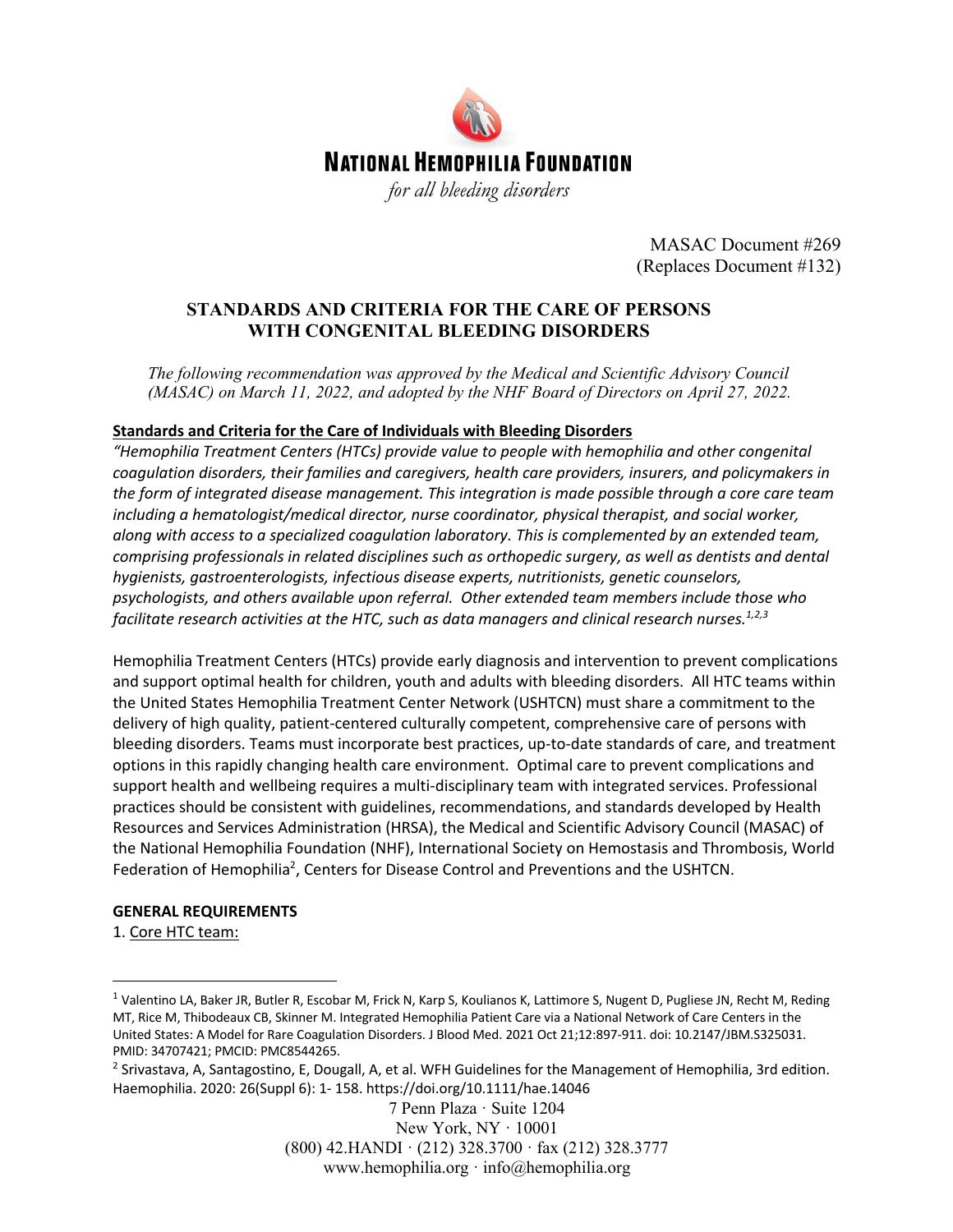a. Core team member staff: Hematologist, Specialized Hemophilia Nurse, Physical Therapist and Social Worker.

b. Each core team member must have adequate, clearly defined time and effort dedicated to the HTC, including time for patient care during and between comprehensive clinic visits, as needed.

c. Core team participates regularly in continuing education, team conferences and program development.

d. A hematologist with expertise in bleeding disorders must be available 24/7 for consultation. e. Round-the clock access to a specialized coagulation laboratory should be considered part of the core integrated care team.

f. Team configuration and FTE are determined by the needs of the population served. HTC must reassess resources as diagnostic, treatment and patient needs change and evolve.

Patient-centered care means that by virtue of their lived experience people living with bleeding disorders are subject matter experts in their own condition and thus should be considered an integral part of an individual patient's care team.

#### 2. Training:

a. All core team members should demonstrate a high level of understanding of the diagnosis, treatment and care of people with bleeding disorders.

b. All HTC team members must maintain expertise and remain current on best clinical practices and new therapies. HTC institutions must provide enough time and support for this continuing education.

# **COMPREHENSIVE INTEGRATED DISEASE MANAGEMENT SERVICES**

## **Patients Served**

The patient population for HTCs include people with one or more diagnosed bleeding disorder(s), including but not limited to von Willebrand disease, hemophilia and other clotting factor deficiencies, and platelet disorders. Also, people with bleeding of unknown cause (BUC) (e.g., an unclassified bleeding disorder in a patient with increased bleeding score but negative hemostasis evaluation) and those with confirmed or potential hemophilia carrier status should receive care at an HTC.

Equitable access to diagnosis and treatment must be provided to all patients served at the HTC. Equity is defined as the consistent and systematic fair, just and impartial treatment of all individuals, including but not limited to individuals who belong to underserved communities that have been denied such treatment, such as Black, Latino, Indigenous and Native American persons, Asian Americans and Pacific Islanders and other persons of color; members of religious minorities; lesbian, gay, bisexual, transgender and queer (LGBTQ+) persons; persons with disabilities; persons who live in rural areas; and persons otherwise adversely impacted by persistent poverty or inequality.<sup>3</sup>

Strategies to reduce health care disparities must be identified and initiated at the HTC-level. Plans to address barriers to health care access, health disparities, and health literacy must be established. Progress toward meeting access and literacy needs should be evaluated through continuous quality improvement and patient and family satisfaction surveys. Outreach to underserved populations through provider and community partnerships must be performed.

<sup>&</sup>lt;sup>3</sup> Executive Order 13985 on Advancing Racial Equity and Support for Underserved Communities Through the Federal Government, 86 FR 7009, at § 2(a) (Jan. 20, 2021), https://www.govinfo.gov/content/pkg/FR-2021-01- 25/pdf/2021-01753.pdf.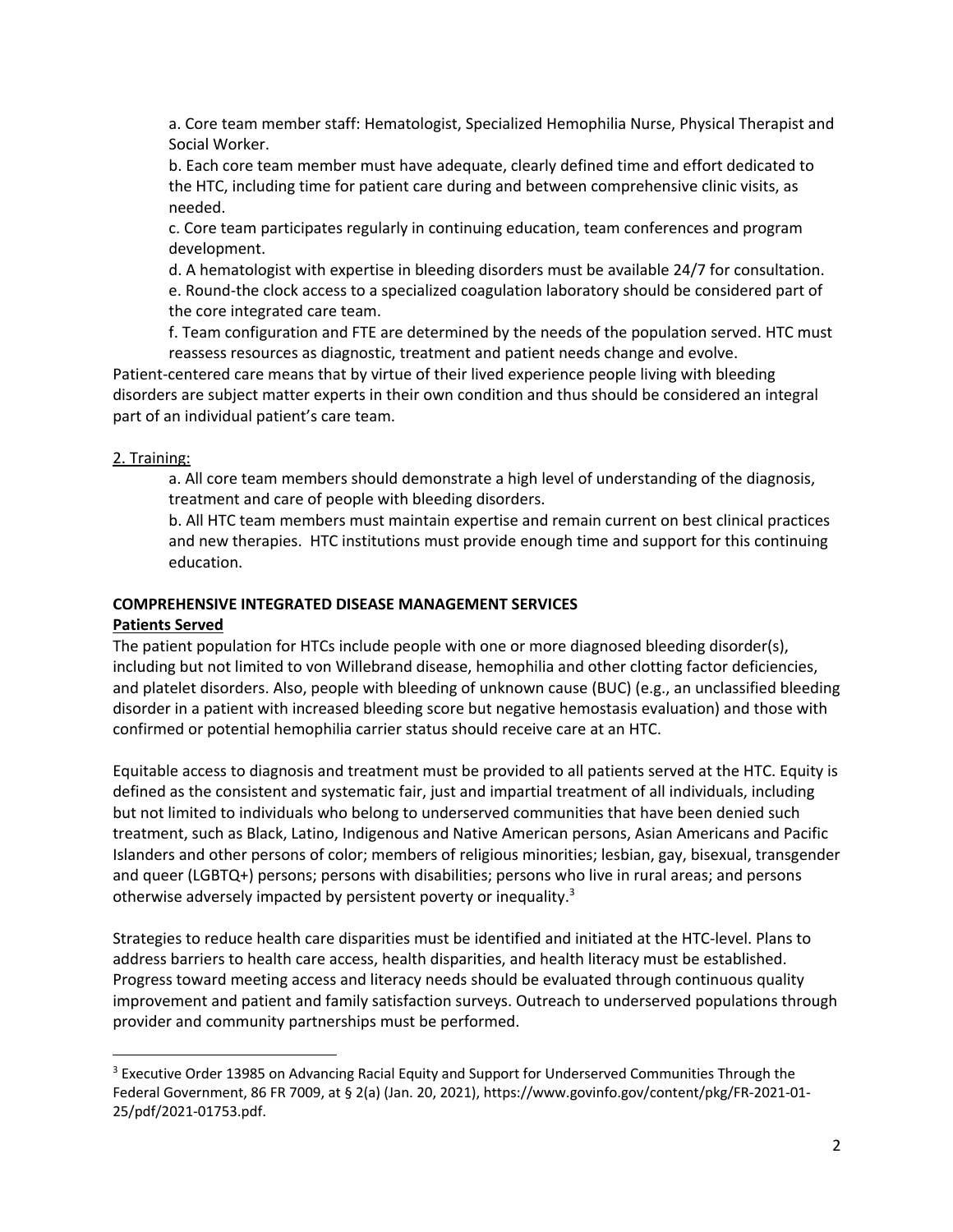#### **Diagnostics and Therapeutics**

Best practices in medical care must be maintained, including culturally competent care that is specific to each patient's specific diagnosis, age, needs and health care goals. Plan of care must include shared decision-making including discussion about potential risks and benefits of each treatment option. This includes preventive medicine, carrier screening and detection, genetic and prenatal counseling, telemedicine, patient education and engagement in care, blood product and pharmaceutical use and management, rapid assessment of bleeding events and recognizing and managing complications of therapies, and pain assessment. All appropriate diagnostic and screening laboratory and imaging studies should be obtained, and results communicated to patients in a timely fashion and in preferred language. **Assessment and Patient/Family Education**

Patient/family education must be ongoing throughout the lifespan and based on the assessment of individual patient/family needs, their preferred method of learning and assessed gaps in knowledge. Education should be provided in the primary language of the patient/family and meet health literacy needs. Education products should be created and disseminated broadly including patient outreach materials, clinical care information and tools to promote health and collaboration with other health care providers, schools, employers and insurance plans. Emergency and travel plans should be created in conjunction with patients and families.

Health care transition is the process of moving from a child-to-adult model of health care with or without a transfer to a new clinician.<sup>4</sup> Adolescents and young adults and their parents require specific assessment, education and encouragement to prepare for independence in health care as adults. In addition, support for transitions in education, employment, and living situations should be provided.

#### **Physical Therapy**

A comprehensive physical therapy evaluation must be conducted at regular intervals, especially for those individuals at risk of musculoskeletal complications from their bleeding disorder. The evaluation and assessment must be adapted to each specific patient and consider their medical or surgical history, activity levels, use of prophylaxis, history of hemarthroses, and type and severity of bleeding disorder. The evaluation should include anticipatory guidance on activities and physical fitness throughout the lifespan. Additionally, appropriate treatment interventions should be developed and implemented based on evaluation findings. Consultation to community therapists is vital if services cannot be provided at the HTC. Physical therapists should also serve as an educational resource for the patients, other providers, and the broader bleeding disorder community.

#### **Psychosocial Evaluation**

Psychosocial evaluation and intervention must be provided to all patients and their caregivers/families. Services must be developmentally appropriate, culturally competent, and based on individual patient and their caregiver/family needs, beliefs, intentions, and goals. Services include mental health and substance use screening and assessment, and support with coping with a chronic health condition.

<sup>4</sup> White PH, Cooley WC; Transitions Clinical Report Authoring Group; American Academy of Pediatrics; American Academy of Family Physicians; American College of Physicians. Supporting the Health Care Transition From Adolescence to Adulthood in the Medical Home. Pediatrics. 2018;142(5):e20182587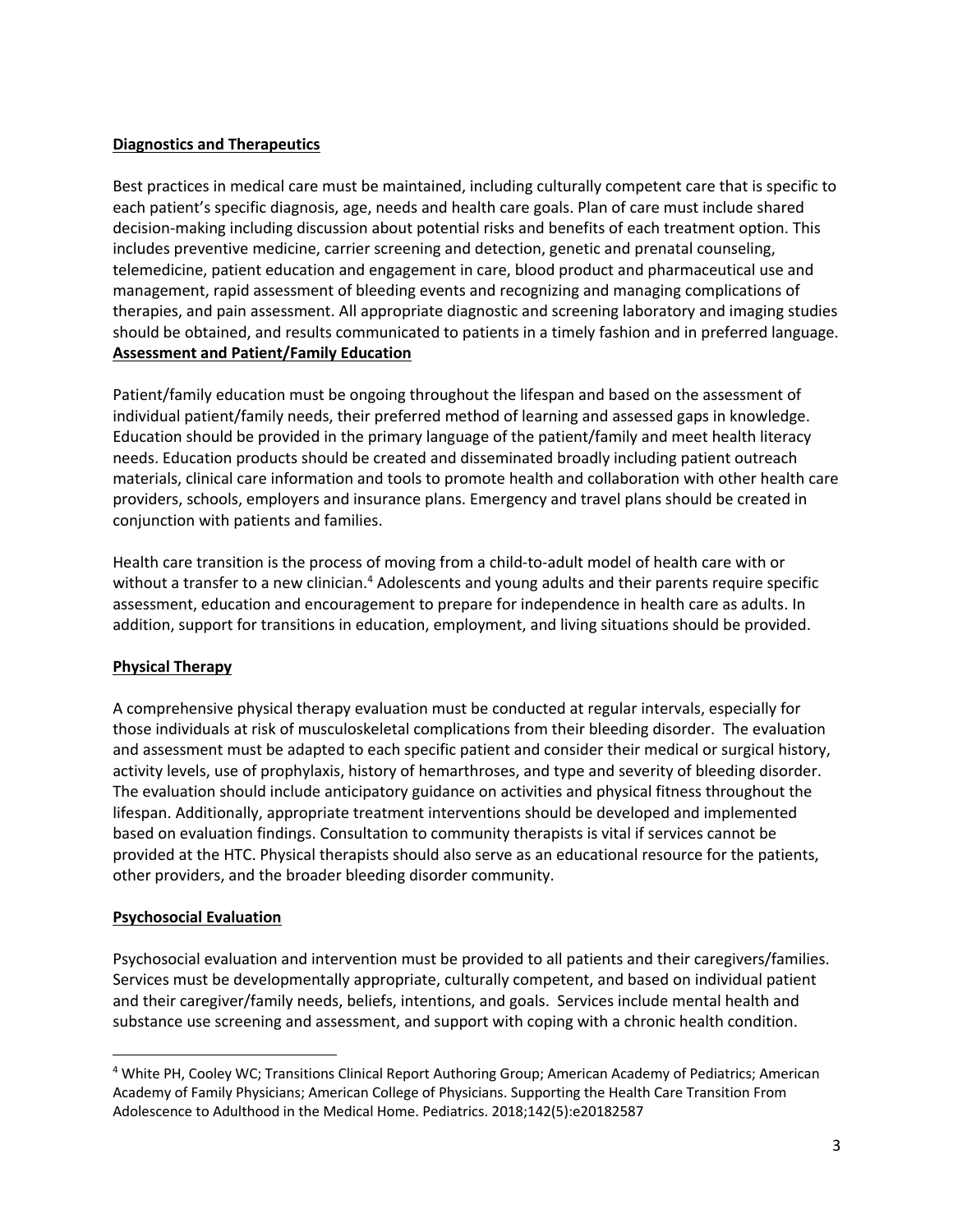When appropriate, interventions and referrals to address mental health and substance use must be provided. The psychosocial professional must also assess if basic needs are being met and if there are barriers to access to care (transportation, finances, insurance). If needs are identified, the psychosocial professional must provide resources and referrals to help with these challenges, as well as coordinate with local social service agencies. Additional services may include support and advocacy with schools, employers, and within the local or national community. Vocational guidance or resources should be provided as indicated by the needs of each patient.

#### **Genetic Education/Counseling**

The HTC team will provide thorough education about the inheritance of the bleeding disorder in the family, conduct an appropriate family history, provide genetic testing as indicated with appropriate preand post-test counseling, provide guidance on risks for future family members and conduct necessary outreach to family members at risk for the bleeding disorder or carrier status. In addition, the team will arrange and advocate for adequate insurance coverage for genetic testing. This care can be provided by the medical team or a genetic counselor in the clinic. All patients who need access to more specific genetic evaluation/ counseling should receive this on site or through referral.

#### **Women's Health Services**

HTCs must provide bleeding disorder diagnostic and treatment services to women, girls and people with the potential to menstruate. Best practices and current treatment must be provided to each of these individuals in the HTC and should include diagnosis, counseling, individual and family history, mitigating barriers to access to care issues and on demand or prophylactic treatment recommendations. Treatment plans and recommendations for prenatal, labor and delivery, and post-partum care, as well as treatment planning and recommendations for the care of a newborn with a potential bleeding disorder should be provided.

Female relatives and others at risk for bleeding disorder carrier status should be provided appropriate diagnostic testing, pre- and post-test counseling and reproductive options. This can be in conjunction with a team genetic counselor or through referral to an experienced genetic counselor or genetics service. HTCs must collaborate with OB/GYNS or Adolescent Care Providers to establish a pathway to routine and specialized care for these patients. HTCs should also consider participating in the Foundation for Women and Girls with Bleeding Disorders network for provider resources and guidance in developing and maintaining a multi-disciplinary clinic.

Because many patients are seen in other settings than the HTC, efforts should be made to provide guidance to affected patients who reach out for help with surgery or treatment. Such individuals should be counseled to seek care through the HTC.

#### **Dental Care**

Basic education about dental hygiene and reminders of the need for routine dental care should be provided to each patient, beginning in childhood. HTC staff should assist families in identifying appropriate dental providers, when needed. Treatment plans for safe dental procedures for patients with bleeding disorders must be coordinated by the HTC team and communicated to dental providers and the patient/family.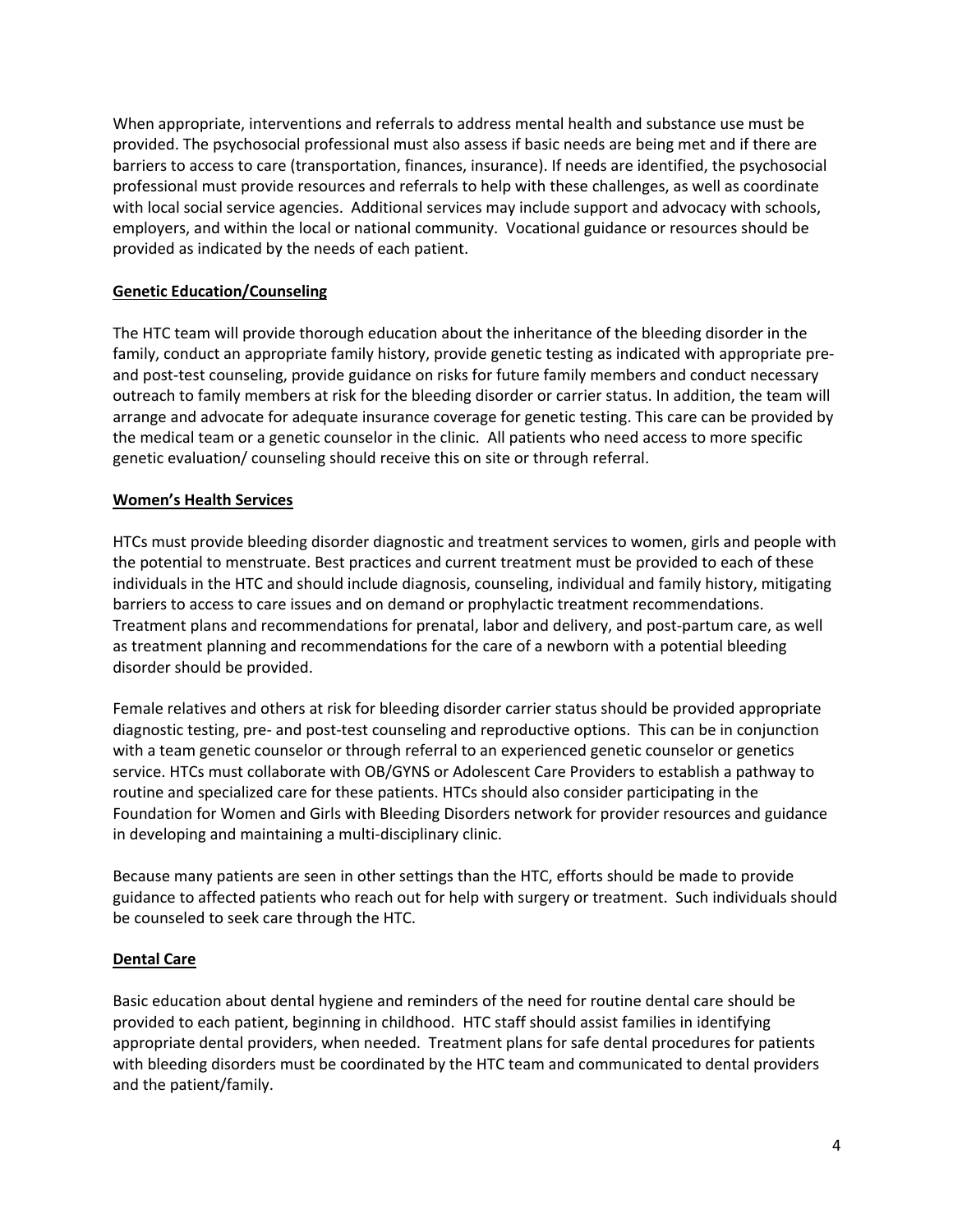#### **Treatment Products and Therapeutic Modalities**

All FDA approved products for treatment and management of bleeding disorders should be available, on site (340B or HTC pharmacies), through home care agencies, or pharmacies. Education about the indications, safe administration, potential contraindications, and timing of each prescribed treatment product must be provided to each patient/caregiver. Patients must have choice in their treatment plan and choice in dispensing pharmacy used, as allowable based on insurance plans. This choice must be discussed between the HTC and the patient and/or family.

#### **Health Care Transition**

HTC teams should prepare adolescents and young adults for independence in health care and transition to adult-centered care. Each HTC should have a written Transition Plan that is shared with patients and families. Teams should actively assess transition readiness and areas of need for each adolescent/young adult to facilitate successful and safe transition to adult care.

#### **Collaboration**

HTC teams should promote a patient-centered medical home and must coordinate care through close collaboration with primary care providers, other specialty providers, hospital staff, residential facilities, personal care assistants, schools, childcare facilities and the justice system to ensure appropriate care and management of individuals with bleeding disorders.

HTCs should actively collaborate with the NHF and other patient advocacy organizations to advance the interests of patients/families. Patients/families rely on NHF for its infrastructure, which includes local chapters that provide community support, essential education and advocacy.

#### **OUTREACH AND EDUCATION**

Patient/family education must be provided in a culturally competent manner with the methods preferred by the learner and considering health literacy levels. Explanation of the diagnosis, inheritance, treatment, complications, risks and benefits of therapeutic products and regimens must be included. The patient and team must develop a collaborative care of plan to meet the patient's goals. This plan should be updated regularly. Assessment of the patient/family ability or interest in adhering to the plan and adjustments to the plan to enhance adherence is important.

The team should help the patient identify a trusted support person/group and can facilitate education/communication with support people with consent of the patient.

All communication with the patient/ family/caregivers should be sensitive to the needs of the patient and be culturally competent. Translators, interpreters and appropriate support for diverse populations must be included. All related disability access (e.g., Americans with Disabilities Act) and privacy (e.g., Health Insurance Portability and Accountability Act (HIPPA)) guidelines must be followed. The HTC must provide education about bleeding disorders and their treatment to primary care providers, other health care providers, hospital staff, school staff, employers and other community agencies as appropriate.

#### **COMMUNICATION**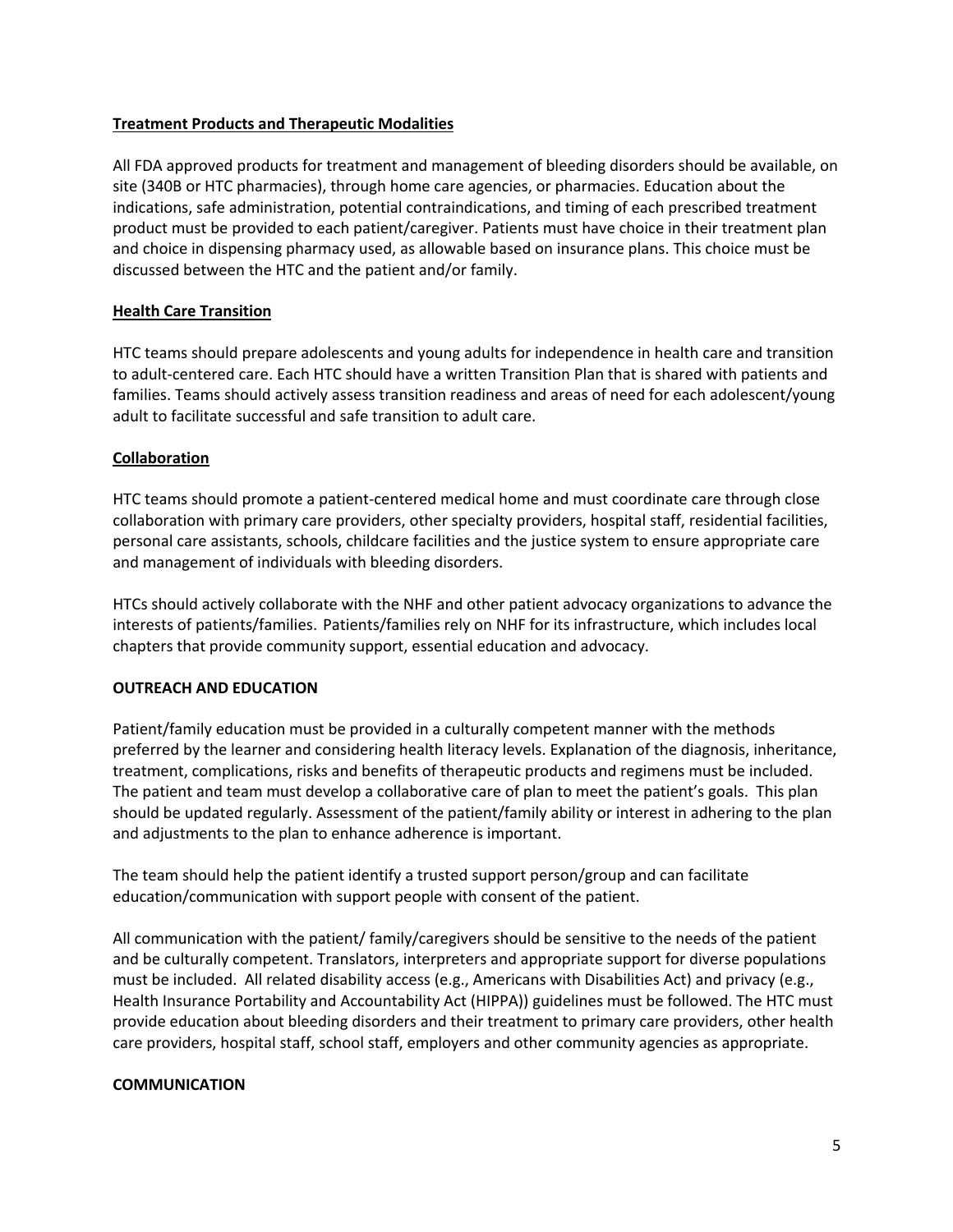All providers must actively follow HIPAA, institutional, ethical and professional guidelines in communicating among team members, as well as with patients, families, other health care providers and other community agencies. HTC teams must have a plan to meet, in person or virtually, to review care, develop a care plan and identify needs for each patient. The HTC must also promote and facilitate communication with patients to develop a shared plan of care, provide a summary of each visit with treatment recommendations, and address acute needs and routine questions between visits. Patient portals, written letters, phone trees and other methods can help facilitate patient/provider communication. Written communication should be shared with the individual's primary care provider after every evaluation.

#### **Patient/Family Feedback**

Each HTC should have a plan for eliciting feedback from patients and families. This can include patient satisfaction surveys, surveys or assessments after clinic visits, contacting identified families for specific questions and/or a Patient/Family Advisory Panel that includes diversified representation of the population served. Feedback can be in person or virtual and should be conducted on a regular schedule.

#### **REFERRALS**

HTCs may not house every service or specialty needed by every patient. For these circumstances, a plan should be in place to refer patients to other services in their institution, other HTCs or to outside institutions with the ability to best meet patients' needs. These services can include such specialties as Cardiology, Gastroenterology, Infectious Disease, Surgery, Orthopedics, Childhood Development, Genetic testing and services, Fetal Medicine, Rehabilitation, Mental Health Services, Occupational Health, Specialized laboratories, Gene Therapy sites, Dental providers, Nutrition, Pain Magagement Clinics etc. Referrals should be made to reputable, certified and experienced teams and providers to assure optimal care for patients and families. Specialized genetic and coagulation laboratories with specific expertise and certification should be identified to assist with needed diagnostic evaluation or implementation of appropriate care. Procedures to facilitate such referrals, communication with the other providers, support for accessing the services should be implemented by the HTC team. HTCs should provide all patients/families with information about and the availability of local/national patient organizations, programs and services.

#### **RESEARCH**

HTCs must participate in on-going surveillance and should encourage research participation in studies to help determine answers to unanswered questions, e.g., arthropathy, bleed treatment, novel therapies, non-factor therapies, gene therapy, inhibitor prevention, prophylaxis strategies as appropriate for each patient, impact on health-related quality of life, etc. Also, participation should be encouraged in studies in the diagnosis and management of women with bleeding disorders, rare bleeding disorders and BUC. Discussion should include role of community voices (experts) diversity equity and inclusion, and the reason for the study and specific patient related outcomes. Participation in longitudinal observational research studies should be encouraged and facilitated by the HTC (e.g., ATHN, Community Counts Data Surveillance Project, WFH World Bleeding Disorders (WBDR) registry and WFH World Gene Therapy Registry (WGTR)). Research should not be limited by patient's primary language, health literacy or developmental status whenever possible.

#### **POLICIES AND PROCEDURES**